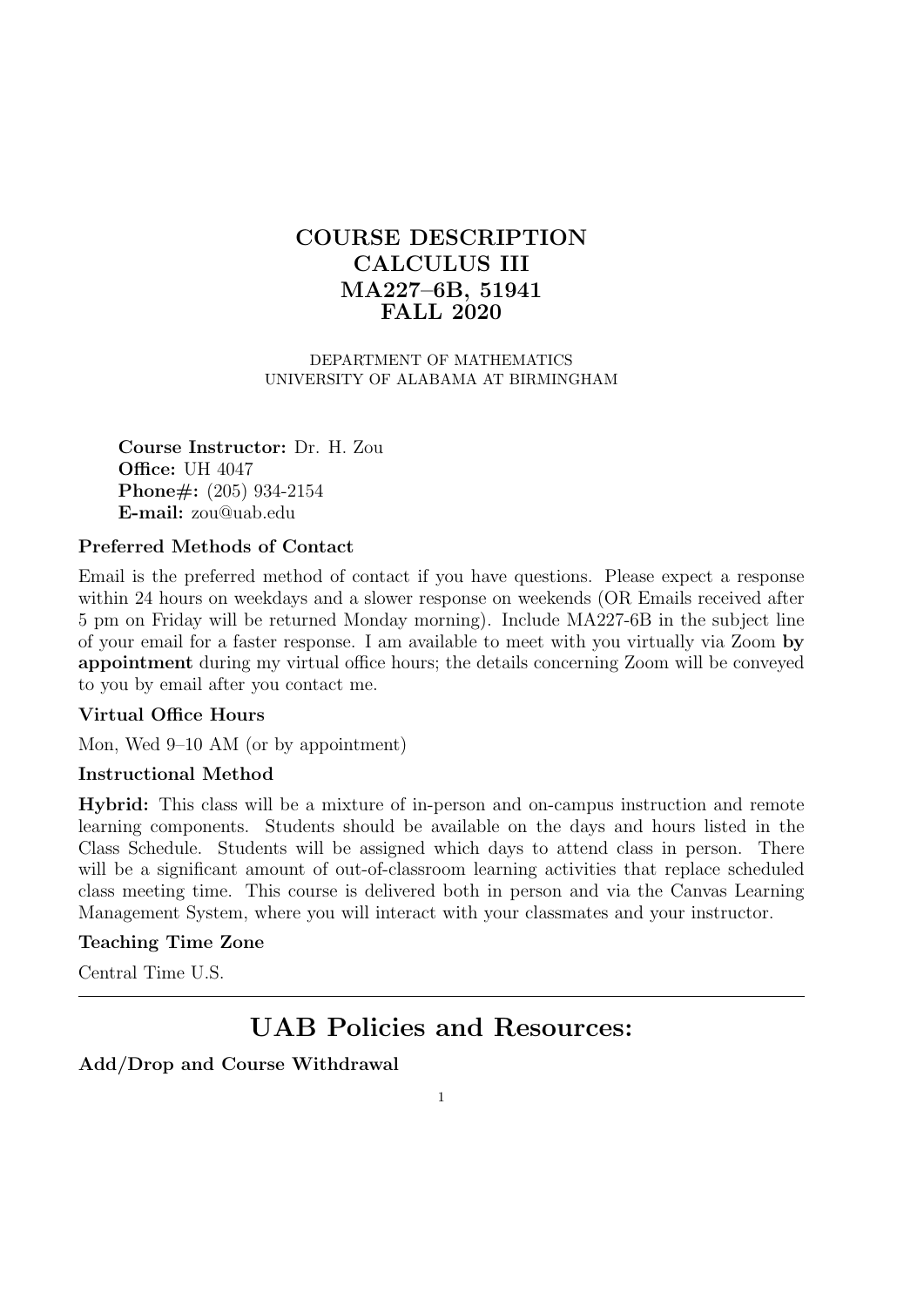#### 2 DEPARTMENT OF MATHEMATICS UNIVERSITY OF ALABAMA AT BIRMINGHAM

- *•* Drop/Add: **Deadlines for adding, dropping, or withdrawing from a course and for paying tuition are published in the Academic Calendar available online. Review the Institutional Refund Policy for information on refunds for dropped courses.**
- *•* Withdrawal: **To avoid academic penalty, a student must withdraw from a course by the withdrawal deadline shown in the academic calendar and receive a grade of W (withdrawn). Failure to attend class does not constitute a formal drop or withdrawal.**

# **UAB United: Safe Entry to Campus**

Please go to the UAB United website for guidance and resources related to our safe entry to campus in Fall 2020, including information on:

- *•* Testing
- Academic resources and in-depth information
- Student Affairs resources to support all students (housing, dining, extracurricular activities, parking, etc.)
- Health and safety resources and recommendations for on and off-campus
- Information for graduate students, School of Medicine students, Post-Docs and International Students

All students should use the Student COVID-19 Entry Checklist to see what they have to do in order to enter the campus safely. Non-compliance with the required items will result in students not being able to remain on campus or participate in any in-person classes, meetings, jobs, extracurricular activities, and events.

# **Misconduct**

- *•* Academic Honor Code https://www.uab.edu/students/one-stop/policies/academic-honor-code
- *•* Non-Academic Student Code of Conduct https://www.uab.edu/students/conduct/

# **DSS Accessibility Statement**

**Accessible Learning:** UAB is committed to providing an accessible learning experience for all students. If you are a student with a disability that qualifies under Americans with Disabilities Act (ADA) and Section 504 of the Rehabilitation Act, and you require accommodations, please contact Disability Support Services for information on accommodations, registration and procedures. Requests for reasonable accommodations involve an interactive process and consist of a collaborative effort among the student, DSS, faculty and staff. If you are registered with Disability Support Services, please contact DSS to discuss accommodations that may be necessary in this course. If you have a disability but have not contacted Disability Support Services, please call (205) 934-4205, visit their website or their office located in Hill Student Center Suite 409. You can also contact them by email at *dss@uab.edu*,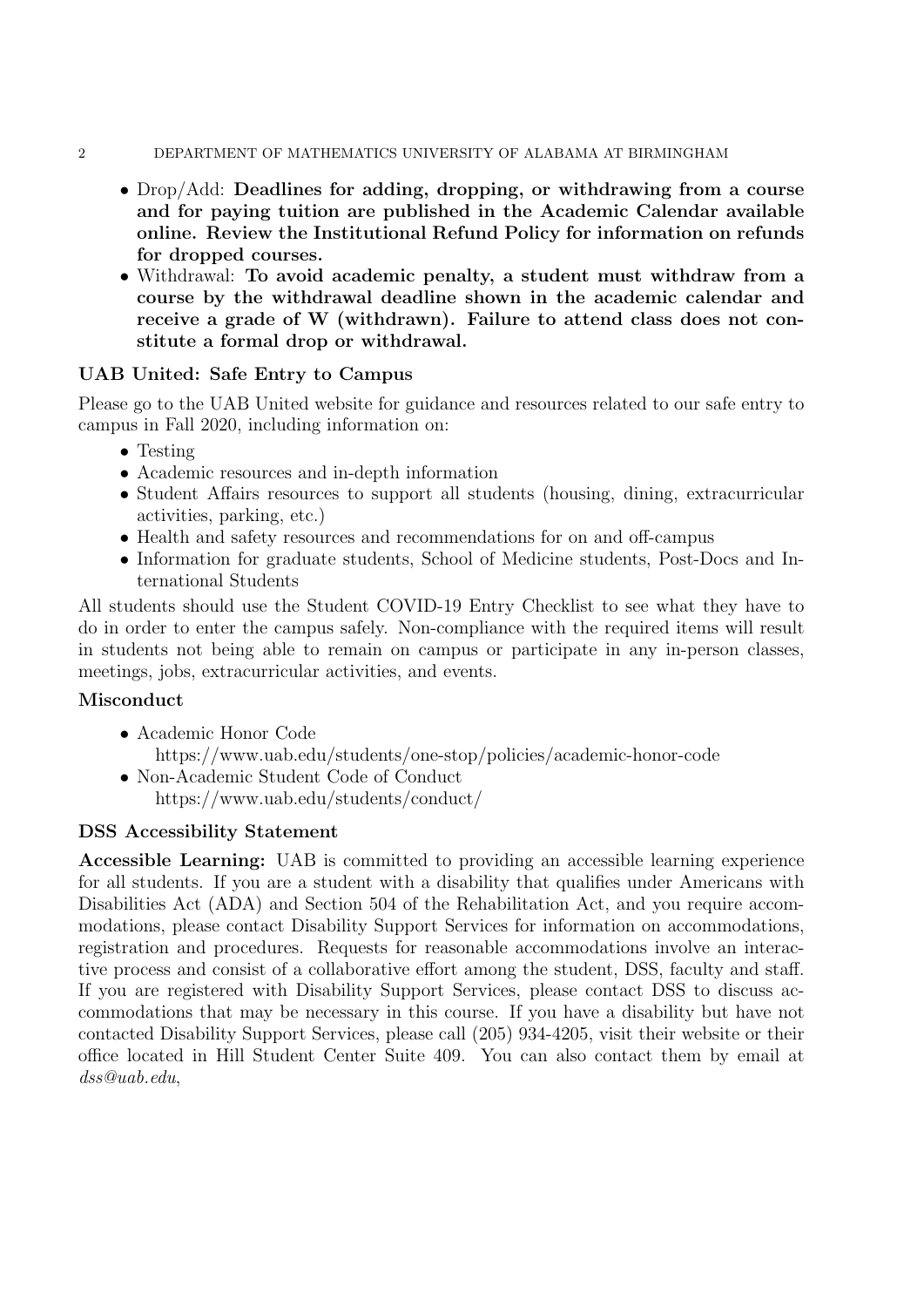**COVID-19 Adjustments for Students:** Attendance will not be a part of your grade in this course. Students concerned about their attendance as a result of COVID-19 should register with Disability Support Services.

UAB Disability Support Services (DSS) has established a process for UAB students to request temporary adjustments based on the impact of COVID-19. The process is similar to the traditional DSS registration procedures for accommodations based on disability. However, these requests will be referred to as "COVID-19 Related Temporary Adjustments". On the DSS website, there is a section (next to the traditional DSS application process) titled "Request COVID-19 Temporary Adjustments" where students can read the process and click to complete an application.

On the application, the student must complete an attestation and identify which of the following category(s) applies to their situation. Students will be allowed to submit documentation to support their requests.

- *•* I am 65 or older
- My medical provider has determined that I am an individual who is considered high risk according to Centers for Disease Control and Prevention
- *•* I care for or reside with an individual who has been determined to be high risk according to Centers for Disease Control and Prevention
- I have tested positive for COVID-19
- I am requesting adjustments for another reason

Any questions regarding this process should be referred directly to dss@uab.edu. For qualifying students, DSS staff will create a Notification of Temporary Adjustment Letter (PDF format) which will be provided to students. Students will share this letter, as needed, with instructors to request adjustments.

# **Title IX Statement**

The University of Alabama at Birmingham is committed to providing an environment that is free from sexual misconduct, which includes gender-based assault, harassment, exploitation, dating and domestic violence, stalking, as well as discrimination based on sex, sexual orientation, gender identity, and gender expression. If you have experienced any of the aforementioned conduct we encourage you to report the incident. UAB provides several avenues for reporting. For more information about Title IX, policy, reporting, protections, resources and supports, please visit UAB Title IX webpage for UAB's Title IX, UAB's Equal Opportunity, Anti-Harassment, Duty to Report, and Non-Retaliation policies.

# **Mandatory Masks and Social Distancing Requirements**

In accordance with CDC guidelines and for the health and wellbeing of all faculty, staff and students. Students, faculty and staff are required to wear cloth face coverings or face masks at all times and maintain social distancing (6 feet between individuals in traditional classrooms, or, in instructional laboratories and similar settings) while on the UAB campus. Instructors have the right to ask those who are not complying with these requirements to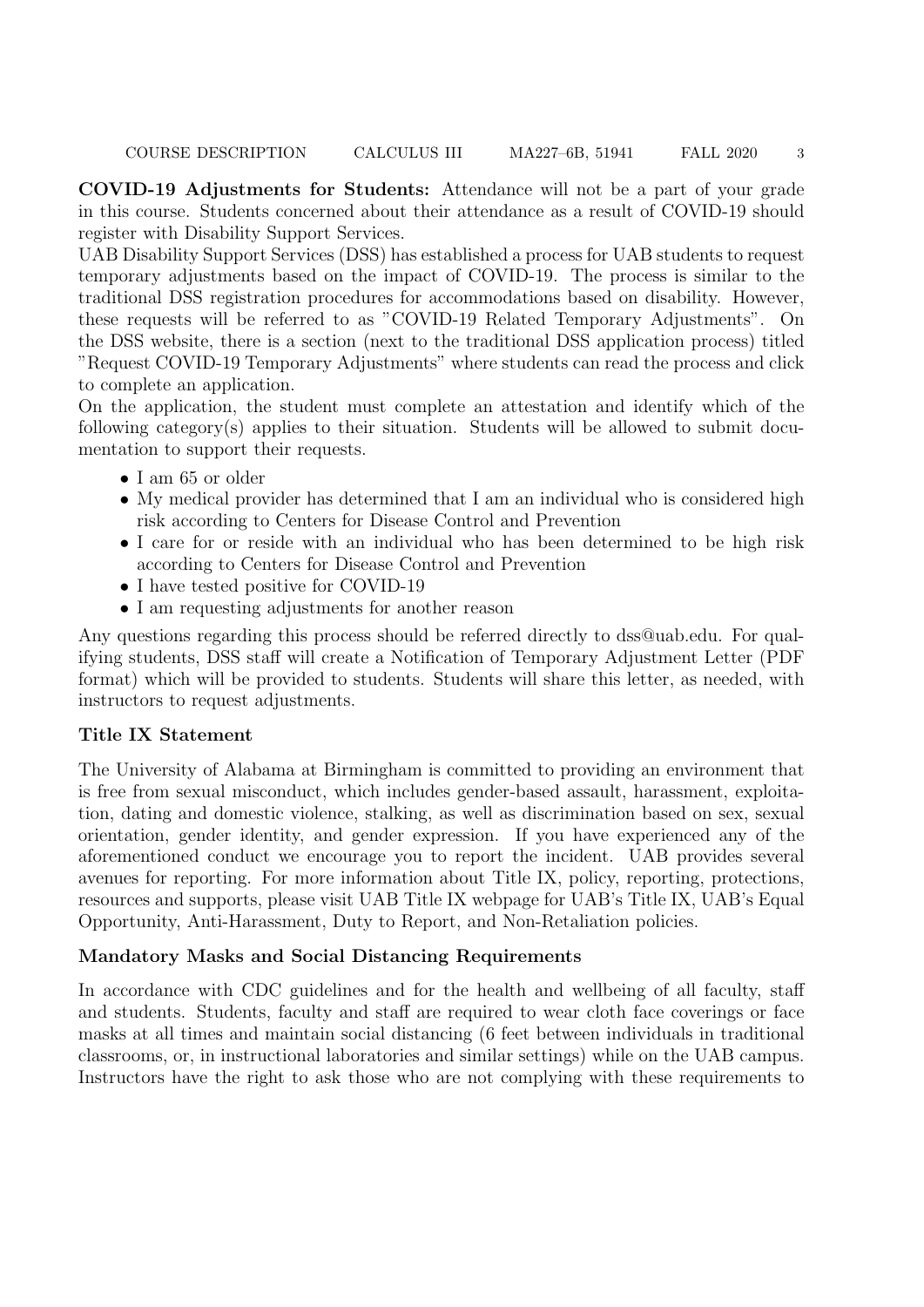#### 4 DEPARTMENT OF MATHEMATICS UNIVERSITY OF ALABAMA AT BIRMINGHAM

leave class in the interest of everyone's health and safety. In the event that a student refuses to comply with these requirements, the instructor has the right to cancel class.

Additionally, following other simple practices will promote good health in and out of the classroom, such as frequent and thorough hand washing, wiping down desks and seats with disinfectant wipes whenever possible, not sharing personal items such as pens and cell phones, and avoiding crowded areas and other enclosed spaces.

The UAB Blazer community views the adoption of these mandatory guidelines as a mark of good citizenship and respectful care of fellow classmates, faculty, and staff. Please visit the UAB United website for further information.

Food may not be consumed during class times in classrooms, but bottled water is permissible.

#### **GuideSafe Event Passport Class Requirement**

Faculty are required to verify all students who are present for in-person instruction have a current Event Passport.

The COVID-19 pandemic is an extraordinary situation requiring significant measures to create a safe educational community. UAB is using  $\text{GuideSafe}^{TM}$  Event Passport to facilitate access to classrooms, meetings, events, or facilities having ten or more people. Attendees, including faculty, staff, and students, will complete UAB Healthcheck, a COVID-19 assessment tool, prior to entering their event. An Event Passport is issued based factors from your daily risk level as assigned by the UAB Healthcheck. After you have completed Healthcheck, press the "Passport" button to get your passport. This passport is good for 24 hours. Remember your passport number to access your passport later in the day. Each user is assigned a unique passport number indicating their status for the upcoming event that will show a "Clear" (Green) screen or "Not Clear" (Red) screen. After the 24-hour passport has expired, you will need to complete Healthcheck again. Each passport will have a time and date to ensure validity. Learn more at UAB GuideSafe Event Passport.

# **Course Information**

**Meeting times:** MW 10:10 am-12:00 pm **Meeting location:** HHB 221 **Prerequisite:** Grade of C or better in MA 126 or equivalent. *Any student who has not fulfilled the prerequisite will be dropped from the class.* **Credits:** 4 semester hours **Textbook:** *Essential Calculus* by James Stewart, 2nd edition, Brooks/Cole, 2013, Chapter 10-13.

#### **Important dates**

**First day of classes:** August 24, 2020 **Labor Day Holiday:** September 7, 2020 **Last day to drop without paying full tuition:** August 31, 2020 **Last day to withdraw with a "W":** December 4, 2020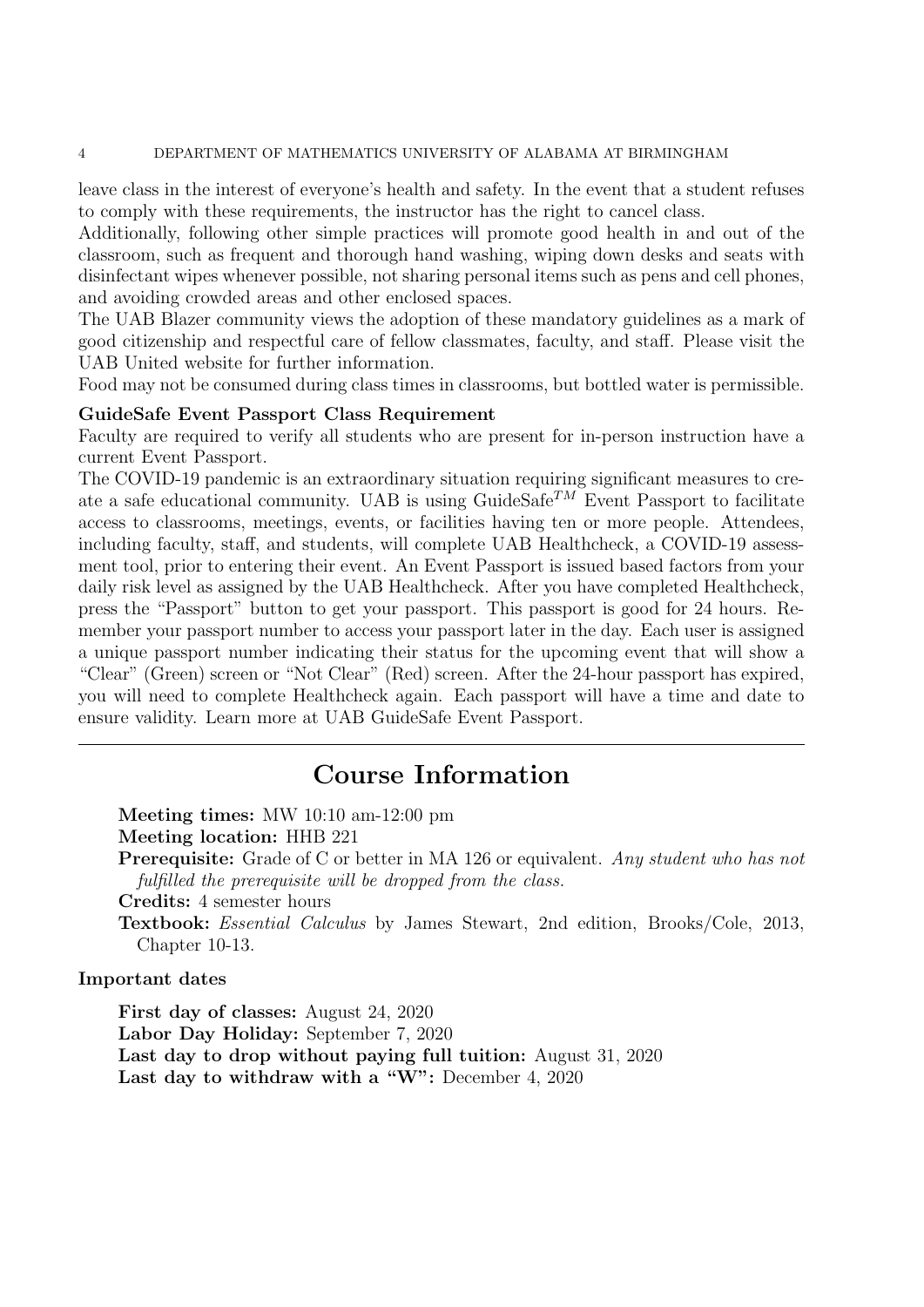**Fall/Thanksgiving Break:** November 23–November 29, 2020 **Last day of class:** December 4, 2020

**Major exams (tests):** Test 1: near Wednesday, September 30;

Test 2: near Monday, November 16;

(These dates are approximate and may be slightly shifted due to unforeseen circumstances.)

## **Final exam:** Wednesday, December 9, 2020, 1:30–4 PM (ZOOM) **NOTE DATE AND TIME OF FINAL EXAM!!**

### **Course policies**

- Please make sure that you are able to receive e-mail through your Blazer-ID account. Official course announcements may be sent to that address.
- If your are contacted by the Early Alert Program, you should consider taking advantage of the services it offers. Various services to assist you are also listed in the *Student Resources* section of the *Blazernet* web site.
- If a test is missed due to a serious verifiable circumstance or official university business, the test grade will be replaced with the final exam score. Otherwise, if you miss an exam you will receive a zero score for this exam. In the unlikely event when two or more midterm tests are missed due to a serious verifiable circumstance or official university business, the matter will be resolved on the case by case basis in cooperation between the student, the instructor, and the coordinator of Calculus I classes. In any case you **must** inform your instructor of such circumstances **before** the exam takes place.
- Calculators (without internet access) will be allowed during any of the tests or quizzes. In addition, students can bring one quick reference card to tests, including the final exam (i.e., a standard size 5*′′ ×* 8 *′′*-index card; both sides can be used).

### **Methods of teaching and learning:**

- Class meetings of 100 minutes consisting of lectures and discussions of examples and homework problems. Time also includes two in-class tests.
- Students are expected to undertake at least 10 hours of private study and homework per week.
- The online homework system WebAssign will be used (look for more information below).

#### **Assessment procedures:**

- *•* Student achievement will be assessed by the following measures:
	- **– Regular online homework.** Feedback is provided when wrong answers are given. Students are encouraged to retake the homework problems (with randomly changed parameters) until they obtain correct answers. An unlimited